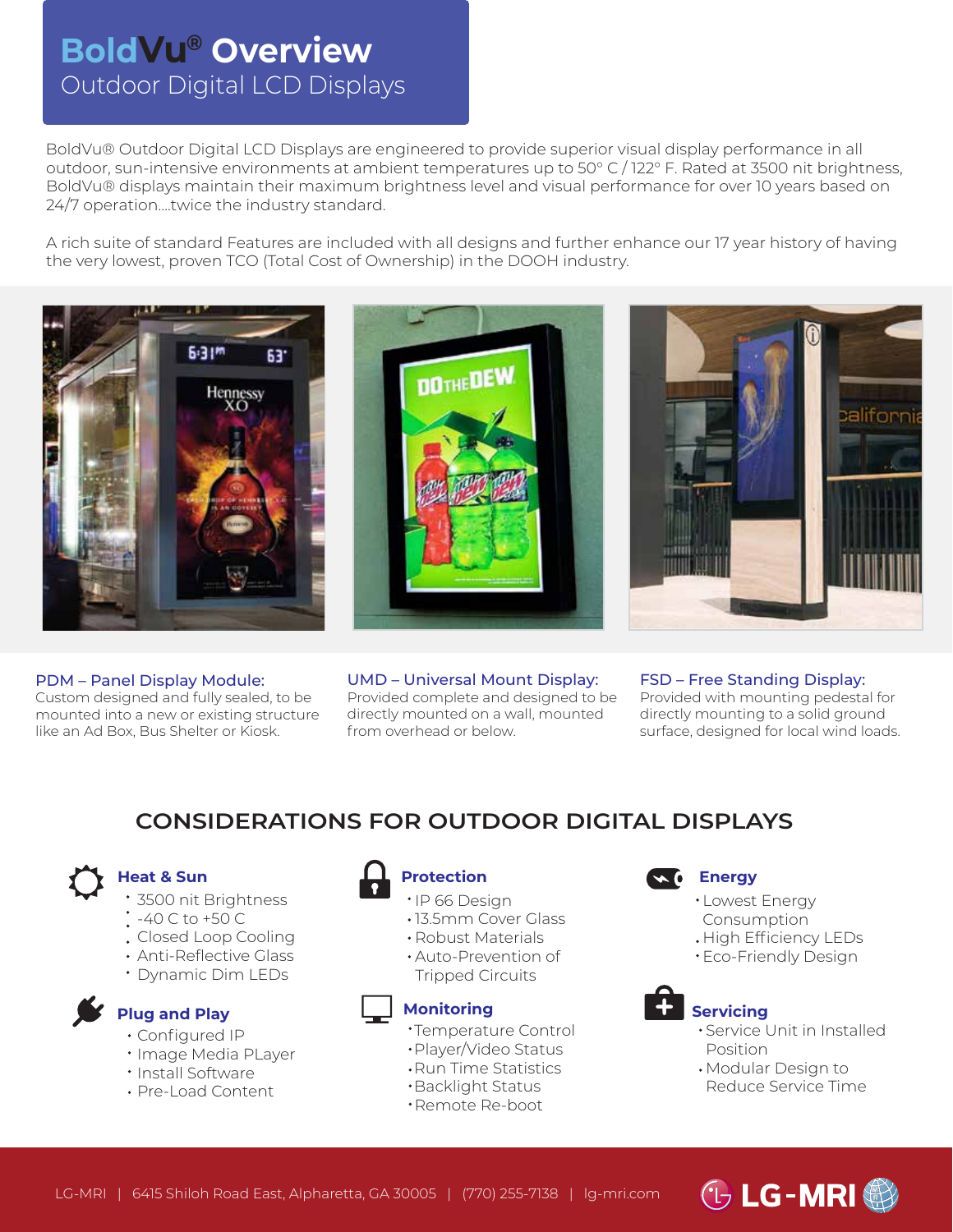## **DISPLAY SIZES**



### **FEATURES**

### **BENEFITS**

## Optical Design

| Maintains full brightness for 10 years, providing best ROI in the industry                                                           |
|--------------------------------------------------------------------------------------------------------------------------------------|
| Provides superior viewing in all ambient lighting conditions                                                                         |
| Designed to provide over 10 years of usable life with no costly upgrades<br>Advertisements are always seen by all people in the area |

## Operational Enhancement

| AmpVu®, VoltVu®, & WattVu® - Energy Monitoring |
|------------------------------------------------|
|                                                |

Provides true colors / tones and greatly reduces power consumption Adjusts brightness based on seasonal patterns and current weather Prevents false circuit breaker trips and improves uptime Super-quiet design eliminates noise complaints

*GLG-MRI<sup>®</sup>* 

## Mechanical Design

| CoolVu® - Thermal Management | Handles all temperature extremes, even in direct sunlight             |
|------------------------------|-----------------------------------------------------------------------|
| ToughVu® - Cover Glass       | Provides low reflection, wide viewing angles, and vandal resistance   |
| ReadyVu™ - Integration Ready | No on-site programming required, all software / IP configs at factory |

## Remote Management

| Is your content running and on display? With SureVu® you can be sure    |
|-------------------------------------------------------------------------|
|                                                                         |
| Ensures all doors are firmly latched and sealed                         |
|                                                                         |
| Provides for remote monitoring and auto reboot as needed                |
| Automatic Alert sent to customer of onsite problem, such as door open   |
| Remote detection of abnormally high internal humidity                   |
| Ability to remotely view Ads / Content currently playing on the display |
|                                                                         |